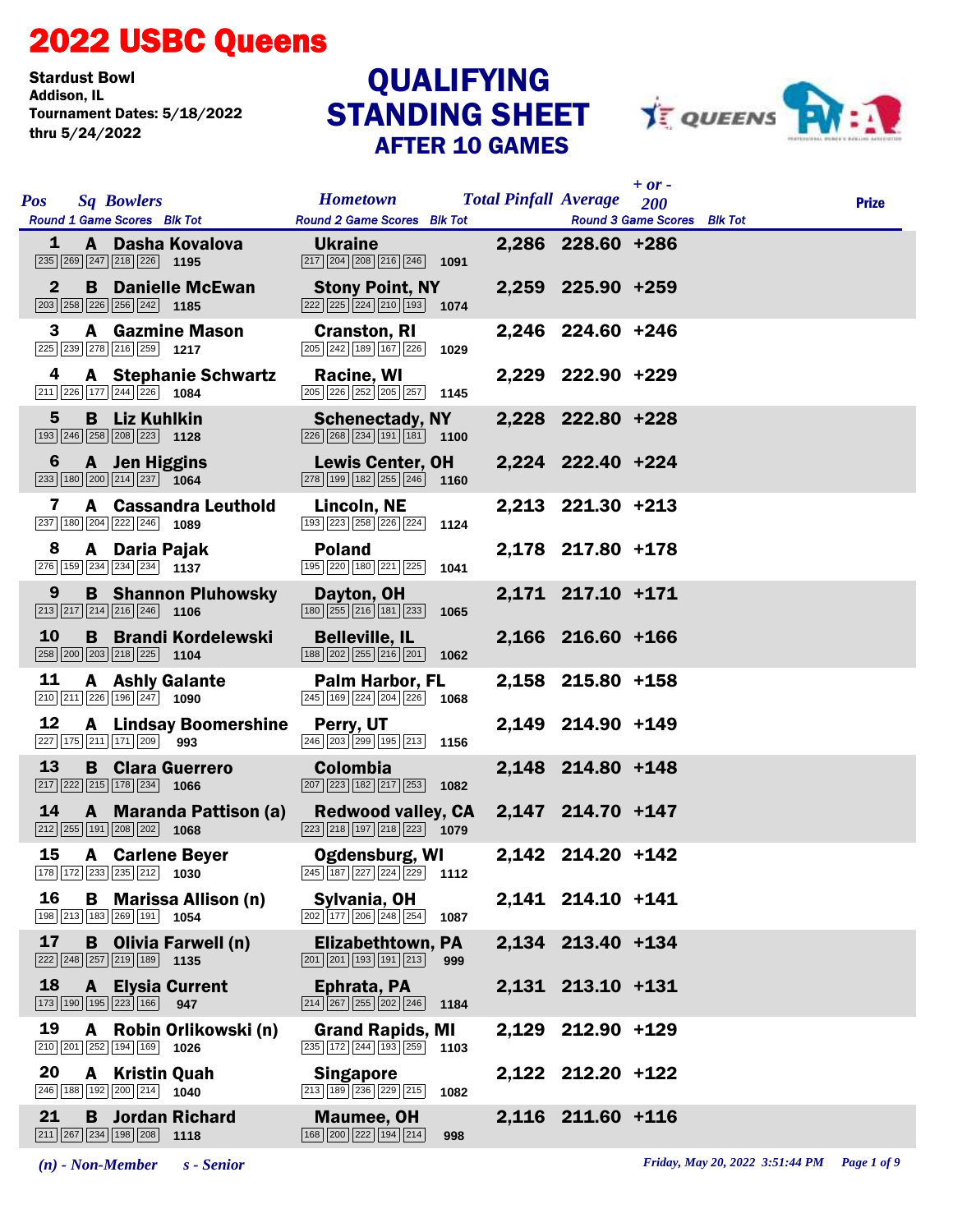|     |         |                                                                                   |                                                     |                                                                                                                 |      |       |                              | $+$ or $-$                         |              |
|-----|---------|-----------------------------------------------------------------------------------|-----------------------------------------------------|-----------------------------------------------------------------------------------------------------------------|------|-------|------------------------------|------------------------------------|--------------|
| Pos |         | <b>Sq Bowlers</b><br>Round 1 Game Scores Blk Tot                                  |                                                     | <b>Hometown</b><br><b>Round 2 Game Scores Blk Tot</b>                                                           |      |       | <b>Total Pinfall Average</b> | 200<br>Round 3 Game Scores Blk Tot | <b>Prize</b> |
| 22  |         | $\boxed{199}$ $\boxed{232}$ $\boxed{208}$ $\boxed{193}$ $\boxed{195}$ <b>1027</b> | <b>B</b> Bryanna Cote                               | Tucson, AZ<br>238 236 194 204 215                                                                               | 1087 |       | 2,114 211.40 +114            |                                    |              |
| 23  |         | $\boxed{206}$ $\boxed{204}$ $\boxed{248}$ $\boxed{209}$ $\boxed{226}$ <b>1093</b> | <b>B</b> Sofia Rodriguez Granda (Guatemala          | 201 160 192 245 222                                                                                             | 1020 |       | 2,113 211.30 +113            |                                    |              |
| 24  |         | A Mary Orf<br>213 243 222 209 201 1088                                            |                                                     | St. Louis, MO<br>$159$ $225$ $178$ $206$ $253$                                                                  | 1021 |       | 2,109 210.90 +109            |                                    |              |
| 25  |         | $\boxed{211}$ $\boxed{231}$ $\boxed{201}$ $\boxed{234}$ $\boxed{191}$ <b>1068</b> | <b>B</b> Sydney Brummett                            | <b>Fort Wayne, IN</b><br>$\boxed{179}$ $\boxed{225}$ $\boxed{181}$ $\boxed{236}$ $\boxed{213}$ <b>1034</b>      |      |       | 2,102 210.20 +102            |                                    |              |
| 26  |         | $\boxed{201}$ $\boxed{216}$ $\boxed{175}$ $\boxed{215}$ $\boxed{226}$ <b>1033</b> | A Shannon Sellens (n)                               | Long Beach, NY<br>232 197 199 195 244                                                                           | 1067 |       | 2,100 210.00 +100            |                                    |              |
| 27  |         | 257 189 226 181 227 1080                                                          | <b>B</b> Erin McCarthy                              | <b>Elkhorn, NE</b><br>213 211 232 202 161                                                                       | 1019 |       | 2,099 209.90                 | $+99$                              |              |
| 28  |         | <b>B</b> Liz Johnson<br>230 182 245 223 192 1072                                  |                                                     | Niagara Falls, NY<br>$\boxed{210}$ $\boxed{214}$ $\boxed{193}$ $\boxed{193}$ $\boxed{210}$                      | 1020 |       | 2,092 209.20                 | $+92$                              |              |
| 29  | A .     | $\boxed{193}$ $\boxed{201}$ $\boxed{249}$ $\boxed{200}$ $\boxed{172}$ <b>1015</b> | Katelyn Zwiefelhofer (a) Racine, WI                 | $\boxed{213}$ $\boxed{248}$ $\boxed{202}$ $\boxed{196}$ $\boxed{213}$                                           | 1072 |       | 2,087 208.70                 | $+87$                              |              |
|     |         | 190 210 195 207 232 1034                                                          | <b>B</b> Amanda Flood (n)                           | <b>Brandon, FL</b><br>190 246 211 213 193                                                                       | 1053 |       | 2,087 208.70                 | $+87$                              |              |
| 31  |         | 186 160 244 193 211 994                                                           | A Maryssa Carey (n)                                 | Hobart, IN<br>214 215 204 224 234                                                                               | 1091 |       | 2,085 208.50                 | $+85$                              |              |
| 32  | B       | $\boxed{192}$ $\boxed{217}$ $\boxed{218}$ $\boxed{228}$ $\boxed{233}$ <b>1088</b> | Juliana Franco (n)                                  | <b>Colombia</b><br>224 205 199 205 163                                                                          | 996  |       | 2,084 208.40                 | $+84$                              |              |
| 33  |         | $\boxed{216}\boxed{230}\boxed{176}\boxed{203}\boxed{247}$ 1072                    | <b>B</b> Cassidy Courey (n)                         | <b>Brooklyn Center, MN</b><br>$\boxed{224}$ $\boxed{192}$ $\boxed{208}$ $\boxed{195}$ $\boxed{191}$ <b>1010</b> |      |       | 2,082 208.20                 | $+82$                              |              |
| 34  | B       | 208 259 203 209 232 1111                                                          | <b>Josie Barnes</b>                                 | Hermitage, TN<br>206 206 188 187 183                                                                            | 970  |       | 2,081 208.10                 | $+81$                              |              |
| 35  |         | 186 219 151 217 220                                                               | <b>A</b> Shannon O'Keefe<br>993                     | <b>Belleville, IL</b><br>205 235 202 222 223                                                                    | 1087 |       | 2,080 208.00                 | $+80$                              |              |
| 36  |         |                                                                                   | <b>A</b> Verity Crawley<br>166 203 279 216 176 1040 | <b>England</b><br>$\boxed{219}$ $\boxed{192}$ $\boxed{187}$ $\boxed{235}$ $\boxed{206}$ <b>1039</b>             |      |       | 2,079 207.90                 | $+79$                              |              |
| 37  |         | 202 196 182 214 183 977                                                           | <b>B</b> Stephanie Zavala                           | Downey, CA<br>$\boxed{192}$ $\boxed{216}$ $\boxed{193}$ $\boxed{232}$ $\boxed{268}$                             | 1101 |       | 2,078 207.80                 | $+78$                              |              |
| 38  | B       | 225 235 202 200 176                                                               | <b>Diandra Asbaty</b><br>1038                       | Chicago, IL<br>$\boxed{190}$ $\boxed{214}$ $\boxed{212}$ $\boxed{216}$ $\boxed{204}$                            | 1036 |       | 2,074 207.40                 | $+74$                              |              |
| 39  | A       | 237 204 170 216 231 1058                                                          | <b>Kelly Kulick</b>                                 | Union, NJ<br>245 203 191 163 211                                                                                | 1013 |       | 2,071 207.10                 | $+71$                              |              |
| 40  |         | $\boxed{223}$ $\boxed{205}$ $\boxed{245}$ $\boxed{237}$ $\boxed{214}$ 1124        | <b>B</b> Caroline Thesier (n)                       | <b>Mooresville, NC</b><br>174 192 196 189 194                                                                   | 945  |       | 2,069 206.90                 | $+69$                              |              |
| 41  | 239 204 | $\boxed{183}$ $\boxed{176}$ $\boxed{209}$ 1011                                    | A Shannon Grimm (n)                                 | Fenton, MO<br>203 191 189 247 225                                                                               | 1055 |       | 2,066 206.60                 | $+66$                              |              |
| 42  |         | <b>A</b> Taylor Bailey<br>223 189 167 190 215                                     | 984                                                 | Joliet, IL<br>182 225 232 202 228                                                                               | 1069 |       | 2,053 205.30                 | $+53$                              |              |
| 43  |         | 224 195 233 189 245 1086                                                          | <b>B</b> Abby Ragsdale                              | Aurora, IL<br>204 214 175 170 199                                                                               | 962  | 2,048 | 204.80                       | $+48$                              |              |
| 44  | B       | <b>Kelly Zapf</b><br>184 227 215 182 164 972                                      |                                                     | Lakewood, CO<br>226 236 207 235 167                                                                             | 1071 |       | 2,043 204.30                 | $+43$                              |              |
|     | A       | $\boxed{246}\boxed{215}\boxed{185}\boxed{212}\boxed{201}$ 1059                    | <b>Maria Bulanova</b>                               | <b>Russia</b><br>234 169 169 213 199                                                                            | 984  |       | 2,043 204.30                 | $+43$                              |              |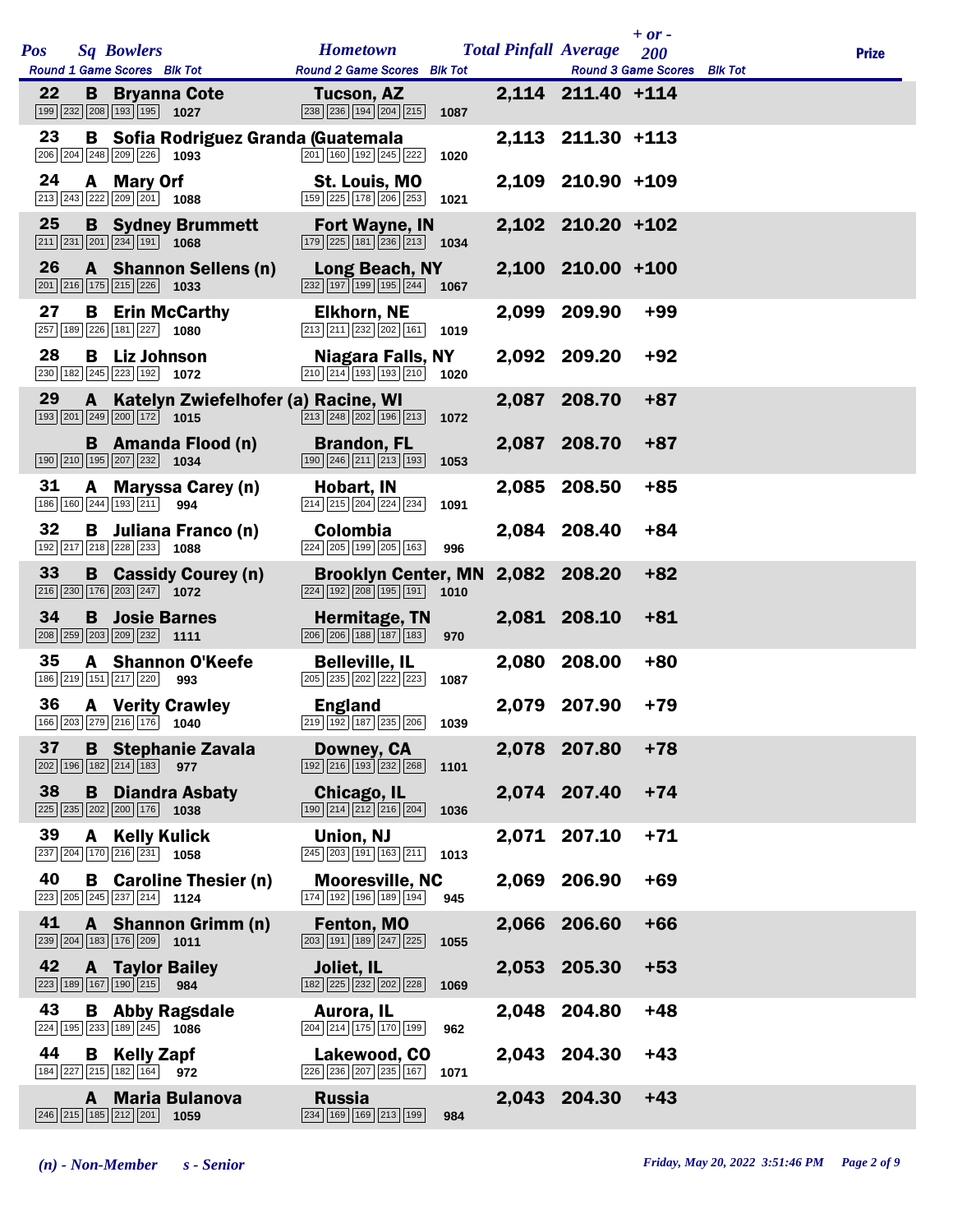| Pos |                 |   | <b>Sq Bowlers</b>                                                                 |                                                                                                               | <b>Hometown</b>                                                                                    |      |       | <b>Total Pinfall Average</b>                    | $+$ or $-$<br>200 | <b>Prize</b> |
|-----|-----------------|---|-----------------------------------------------------------------------------------|---------------------------------------------------------------------------------------------------------------|----------------------------------------------------------------------------------------------------|------|-------|-------------------------------------------------|-------------------|--------------|
| 46  |                 |   | Round 1 Game Scores Blk Tot<br>207 171 233 189 168 968                            | A Ashley Rucker (n)                                                                                           | <b>Round 2 Game Scores</b> Blk Tot<br><b>Bartlesville, OK</b><br>275 177 224 206 192 1074          |      |       | Round 3 Game Scores Blk Tot<br>2,042 204.20 +42 |                   |              |
|     |                 | A | $\boxed{178}$ $\boxed{259}$ $\boxed{173}$ $\boxed{212}$ $\boxed{196}$ <b>1018</b> | <b>Emily Peterson (n)</b>                                                                                     | <b>West Fargo, ND</b><br>$\boxed{220}$ 187 221 183 213 1024                                        |      |       | 2,042 204.20                                    | $+42$             |              |
|     |                 |   | $\boxed{213}$ $\boxed{174}$ $\boxed{259}$ $\boxed{233}$ $\boxed{181}$ <b>1060</b> | <b>B</b> Kayla Crawford                                                                                       | Silvis, IL<br>154 196 202 204 226                                                                  | 982  |       | 2,042 204.20                                    | $+42$             |              |
| 49  |                 |   | $\boxed{232}$ $\boxed{232}$ $\boxed{216}$ $\boxed{222}$ $\boxed{182}$ <b>1084</b> | <b>B</b> Brittany Smith                                                                                       | Johnston, IA<br>160 203 179 219 194                                                                | 955  |       | 2,039 203.90                                    | $+39$             |              |
| 50  |                 |   | 201 215 193 186 167                                                               | A Jessica Earnest (n)<br>962                                                                                  | Nashville, TN<br>192 212 233 236 199                                                               | 1072 |       | 2,034 203.40                                    | $+34$             |              |
| 51  |                 | A | $\overline{234}$ 192 $\overline{211}$ $\overline{204}$ $\overline{203}$ 1044      | <b>Birgit Noreiks</b>                                                                                         | Germany<br>213 248 205 172 149                                                                     | 987  |       | 2,031 203.10                                    | $+31$             |              |
| 52  |                 |   | 189 187 166 227 224                                                               | A Rocio Restrepo<br>993                                                                                       | Uniontown, OH<br>$\boxed{161}$ $\boxed{246}$ $\boxed{234}$ $\boxed{196}$ $\boxed{199}$ <b>1036</b> |      |       | 2,029 202.90                                    | $+29$             |              |
|     |                 |   | $\boxed{193}$ $\boxed{216}$ $\boxed{203}$ $\boxed{185}$ $\boxed{214}$ <b>1011</b> | <b>B</b> Haley Richard                                                                                        | <b>Tipton, MI</b><br>$\boxed{190}$ $\boxed{197}$ $\boxed{211}$ $\boxed{200}$ $\boxed{220}$         | 1018 |       | 2,029 202.90                                    | $+29$             |              |
|     |                 |   | $\boxed{192}$ $\boxed{170}$ $\boxed{209}$ $\boxed{223}$ $\boxed{219}$ <b>1013</b> | <b>B</b> Rebecca Hagerman (n) Loves Park, IL                                                                  | $\boxed{194}\boxed{199}\boxed{214}\boxed{237}\boxed{172}$                                          | 1016 |       | 2,029 202.90                                    | $+29$             |              |
| 55  |                 |   | $\boxed{204}$ 180 187 225 218 1014                                                | <b>B</b> Sandra Gongora                                                                                       | <b>Mexico</b><br>$\boxed{250}$ 163 154 206 238 1011                                                |      |       | 2,025 202.50                                    | $+25$             |              |
| 56  |                 |   | 226 256 180 212 188 1062                                                          | A Kayla Pashina                                                                                               | <b>Minnetonka, MN</b><br>183 183 179 224 193                                                       | 962  |       | 2,024 202.40                                    | $+24$             |              |
| 57  |                 |   | A Giselle Poss<br>248 157 193 217 145 960                                         |                                                                                                               | <b>Montgomery, IL</b><br>183 202 215 247 211 1058                                                  |      |       | 2,018 201.80                                    | $+18$             |              |
| 58  |                 |   | 180 199 192 209 256 1036                                                          | <b>B</b> Courtney Jacques                                                                                     | Albany, GA<br>203 203 238 194 143                                                                  | 981  |       | 2,017 201.70                                    | $+17$             |              |
| 59  |                 | В | <b>Julia Bond</b><br>206 214 193 191 207 1011                                     |                                                                                                               | Aurora, IL<br>169 204 179 214 237                                                                  | 1003 |       | 2,014 201.40                                    | $+14$             |              |
|     |                 |   |                                                                                   | <b>B</b> Hope Gramly (n)<br>$\boxed{191}$ $\boxed{218}$ $\boxed{221}$ $\boxed{183}$ $\boxed{199}$ <b>1012</b> | Aubrey, TX<br>233 172 241 182 174 1002                                                             |      |       | 2,014 201.40                                    | $+14$             |              |
| 61  |                 |   | $\boxed{214}$ 176 225 207 259 1081                                                | <b>B</b> Zoriani Reyes                                                                                        | <b>Bayamon, PR</b><br>$\boxed{179}$ $\boxed{234}$ $\boxed{193}$ $\boxed{149}$ $\boxed{176}$        | 931  |       | 2,012 201.20                                    | $+12$             |              |
|     |                 |   | $\boxed{205}$ $\boxed{231}$ $\boxed{225}$ $\boxed{181}$ $\boxed{181}$             | 62ss B Sharon Powers (n)<br>1023                                                                              | Lakewood, CO<br>221 168 190 206 203                                                                | 988  |       | 2,011 201.10                                    | $+11$             |              |
| 63  |                 | B | 205 235 196 190 203 1029                                                          | <b>Megan Allensworth (n)</b>                                                                                  | <b>Plainfield, IL</b><br>189 204 192 197 199                                                       | 981  |       | 2,010 201.00                                    | $+10$             |              |
| 64  |                 |   | 207 194 233 201 215 1050                                                          | <b>B</b> Estefania Cobo                                                                                       | <b>Puerto Rico</b><br>226 194 193 192 146                                                          | 951  |       | 2,001 200.10                                    | $+1$              |              |
| 65  | <b>Cut Line</b> |   |                                                                                   |                                                                                                               |                                                                                                    |      | 2,000 | 200.00                                          | Even              |              |
|     |                 |   | <b>B</b> Missy Parkin<br>192 227 163 207 202                                      | 991                                                                                                           | <b>San Clemente, CA</b><br>168 197 238 193 213                                                     | 1009 |       |                                                 |                   |              |
| 66  |                 |   | 181 202 188 193 197                                                               | <b>A</b> Maria Jose Rodriguez<br>961                                                                          | <b>Colombia</b><br>182 212 170 237 235                                                             | 1036 | 1,997 | 199.70                                          | $-3$              |              |
|     |                 |   | 193 227 188 181 208                                                               | <b>B</b> Olivia Komorowski<br>997                                                                             | Oshkosh, WI<br>201 198 178 233 190                                                                 | 1000 | 1,997 | 199.70                                          | $-3$              |              |
| 68  |                 | A | 191 235 227 170 203 1026                                                          | <b>Olivia Sandham</b>                                                                                         | <b>Saint Joseph, MO</b><br>181 177 196 218 197                                                     | 969  |       | 1,995 199.50                                    | $-5$              |              |
|     |                 |   |                                                                                   |                                                                                                               |                                                                                                    |      |       |                                                 |                   |              |

**Cash Line**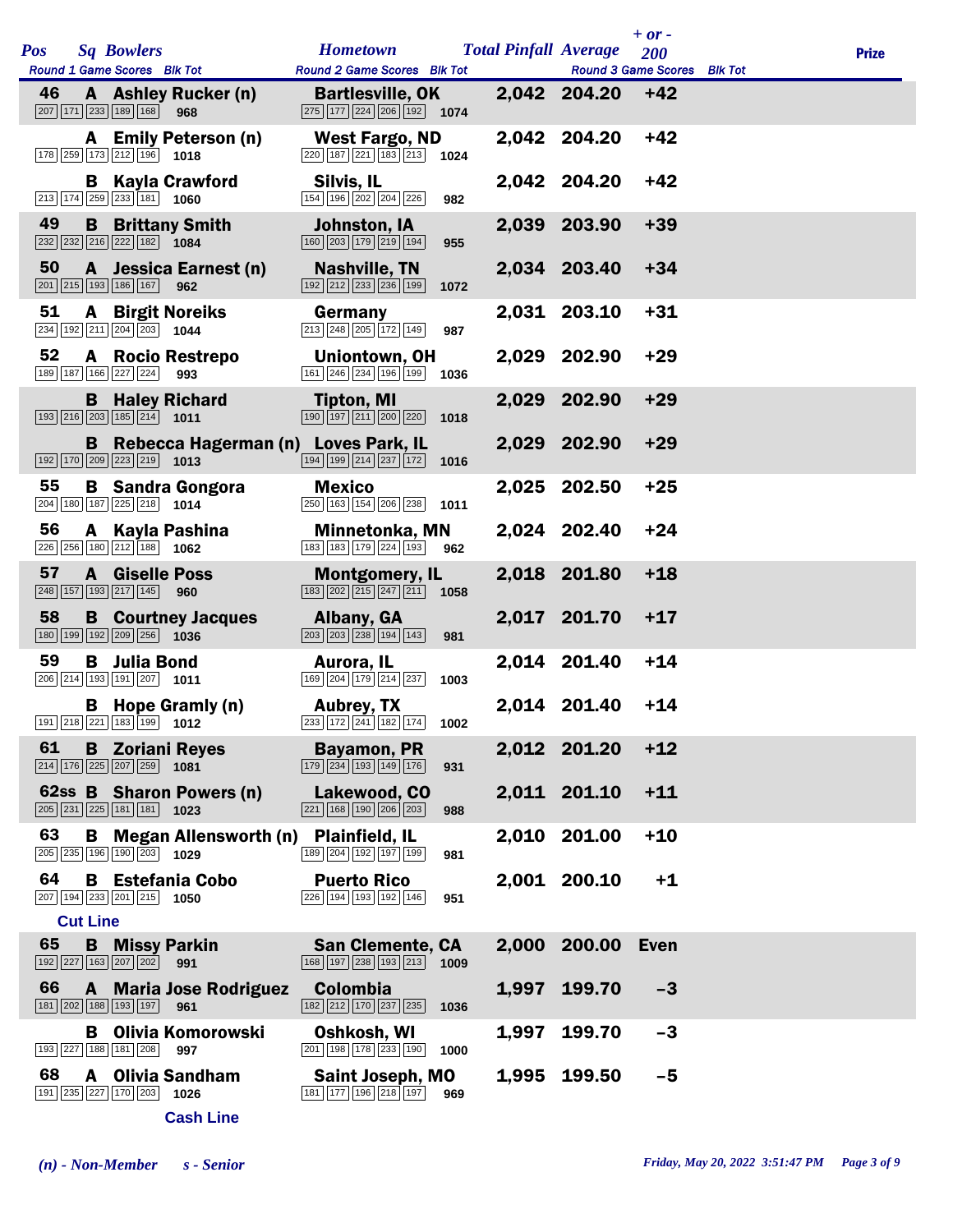|     |   |                                                                                   |                                                 |                                                                                                               |      |       |                                                             | $+$ or $-$ |              |
|-----|---|-----------------------------------------------------------------------------------|-------------------------------------------------|---------------------------------------------------------------------------------------------------------------|------|-------|-------------------------------------------------------------|------------|--------------|
| Pos |   | <b>Sq Bowlers</b><br>Round 1 Game Scores Blk Tot                                  |                                                 | <b>Hometown</b><br><b>Round 2 Game Scores Blk Tot</b>                                                         |      |       | <b>Total Pinfall Average</b><br>Round 3 Game Scores Blk Tot | 200        | <b>Prize</b> |
| 69  |   | 199 187 167 225 216                                                               | <b>A</b> Sandra Maresca<br>994                  | <b>Mamaroneck, NY</b><br>$\boxed{190}$ $\boxed{189}$ $\boxed{183}$ $\boxed{190}$ $\boxed{248}$                | 1000 |       | 1,994 199.40                                                | $-6$       |              |
| 70  | B | $\boxed{210}$ $\boxed{192}$ $\boxed{210}$ $\boxed{213}$ $\boxed{195}$ <b>1020</b> | <b>Brianna Andrew</b>                           | <b>Grand Rapids, MI</b><br>179 179 214 224 177                                                                | 973  |       | 1,993 199.30                                                | $-7$       |              |
| 71  |   | 236 216 184 204 197 1037                                                          | A Stefanie Johnson                              | <b>McKinney, TX</b><br>179 209 169 169 225                                                                    | 951  | 1,988 | 198.80                                                      | $-12$      |              |
| 72  |   | <b>A</b> Shalin Zulkifli<br>204 176 198 198 214                                   | 990                                             | <b>Malaysia</b><br>208 224 203 169 193                                                                        | 997  |       | 1,987 198.70                                                | $-13$      |              |
| 73  |   | <b>A</b> Lauren Pate<br>190 194 180 182 195                                       | 941                                             | <b>Ballwin, MO</b><br>$\boxed{205}$ $\boxed{203}$ $\boxed{221}$ $\boxed{211}$ $\boxed{204}$                   | 1044 |       | 1,985 198.50                                                | $-15$      |              |
| 74  |   | 176 199 214 202 161                                                               | <b>A</b> Taylor Bulthuis<br>952                 | <b>New Port Richey, FL</b><br>185 199 246 222 179 1031                                                        |      |       | 1,983 198.30                                                | $-17$      |              |
| 75  |   | 208 211 212 134 200                                                               | <b>A</b> Brittany Pollentier<br>965             | <b>Cottage Grove, WI</b><br>$\boxed{173}$ $\boxed{144}$ $\boxed{243}$ $\boxed{255}$ $\boxed{201}$ <b>1016</b> |      |       | 1,981 198.10                                                | $-19$      |              |
| 76  | A | <b>Eryn Jones</b><br>214 179 205 201 194                                          | 993                                             | <b>Greenfield, IN</b><br>190 204 222 193 177                                                                  | 986  |       | 1,979 197.90                                                | $-21$      |              |
| 77  |   | <b>A</b> Elise Bolton<br>178 200 193 216 209 996                                  |                                                 | <b>Merritt Island, FL</b><br>215 177 222 173 195                                                              | 982  |       | 1,978 197.80                                                | $-22$      |              |
|     |   | <b>A</b> Christine Gill<br>$\boxed{219}$ 176 224 216 173 1008                     |                                                 | Troy, IL<br>164 196 178 241 191                                                                               | 970  |       | 1,978 197.80                                                | $-22$      |              |
| 79  |   | <b>B</b> Sarah Gill<br>202 218 177 192 178                                        | 967                                             | <b>Fitchburg, MA</b><br>$\boxed{234}$ $\boxed{215}$ $\boxed{199}$ $\boxed{191}$ $\boxed{169}$                 | 1008 | 1,975 | 197.50                                                      | $-25$      |              |
| 80  |   | <b>A</b> Mallory Clark<br>191 187 207 167 186 938                                 |                                                 | <b>Auburn, ME</b><br>227 186 214 186 222                                                                      | 1035 |       | 1,973 197.30                                                | $-27$      |              |
| 81  |   | $\boxed{204}$ $\boxed{176}$ $\boxed{218}$ $\boxed{185}$ $\boxed{234}$ 1017        | <b>A</b> Wendy Bartaire-Jimenez France          | 194 172 213 198 175                                                                                           | 952  | 1,969 | 196.90                                                      | $-31$      |              |
|     |   | $\boxed{205}$ 177 238 255 160 1035                                                | <b>B</b> Summer Jasmin                          | <b>Beckley, WV</b><br>$\boxed{233}$ $\boxed{154}$ $\boxed{180}$ $\boxed{187}$ $\boxed{180}$                   | 934  |       | 1,969 196.90                                                | $-31$      |              |
| 83  |   |                                                                                   | A Emily Eckhoff (n)<br>205 195 203 165 237 1005 | <b>Wheat Ridge, CO</b><br>$212$ 155 215 174 205 961                                                           |      |       | 1,966 196.60                                                | $-34$      |              |
| 84  |   | $\boxed{242}\boxed{224}\boxed{176}\boxed{179}\boxed{190}$ 1011                    | <b>B</b> Jenny Wonders (n)                      | Roscoe, IL<br>$\boxed{159}$ $\boxed{229}$ $\boxed{179}$ $\boxed{187}$ $\boxed{198}$                           | 952  |       | 1,963 196.30                                                | $-37$      |              |
| 85  | B | 217 207 166 169 202                                                               | <b>Heather D'Errico</b><br>961                  | <b>Rochester, NY</b><br>197 226 256 152 168                                                                   | 999  |       | 1,960 196.00                                                | $-40$      |              |
|     | A | 199 157 197 199 223                                                               | <b>Janis Birschbach</b><br>975                  | <b>Fond du Lac, WI</b><br>171 207 163 211 233                                                                 | 985  | 1,960 | 196.00                                                      | $-40$      |              |
| 87  | A | 166 182 214 186 179                                                               | <b>Heather Erdei</b><br>927                     | Omaha, NE<br>176 225 202 234 195                                                                              | 1032 | 1,959 | 195.90                                                      | $-41$      |              |
| 88  | A | 214 218 151 222 180                                                               | Diana Zavjalova<br>985                          | Latvia<br>183 140 188 248 212                                                                                 | 971  |       | 1,956 195.60                                                | $-44$      |              |
| 89  | B | 162 199 161 203 193                                                               | <b>Breanna Clemmer</b><br>918                   | <b>Clover, SC</b><br>224 190 192 232 199                                                                      | 1037 | 1,955 | 195.50                                                      | $-45$      |              |
|     |   | 217 205 156 177 192                                                               | A Laura Plazas (n)<br>947                       | <b>Bogota</b><br>223 203 218 184 180                                                                          | 1008 | 1,955 | 195.50                                                      | $-45$      |              |
| 91s |   | A Jodi Woessner<br>192 171 170 190 231                                            | 954                                             | Oregon, OH<br>190 201 204 200 199                                                                             | 994  | 1,948 | 194.80                                                      | $-52$      |              |
|     |   | 195 213 174 189 204                                                               | <b>A</b> Serenity Quintero<br>975               | Aurora, IL<br>164 206 240 189 174                                                                             | 973  |       | 1,948 194.80                                                | $-52$      |              |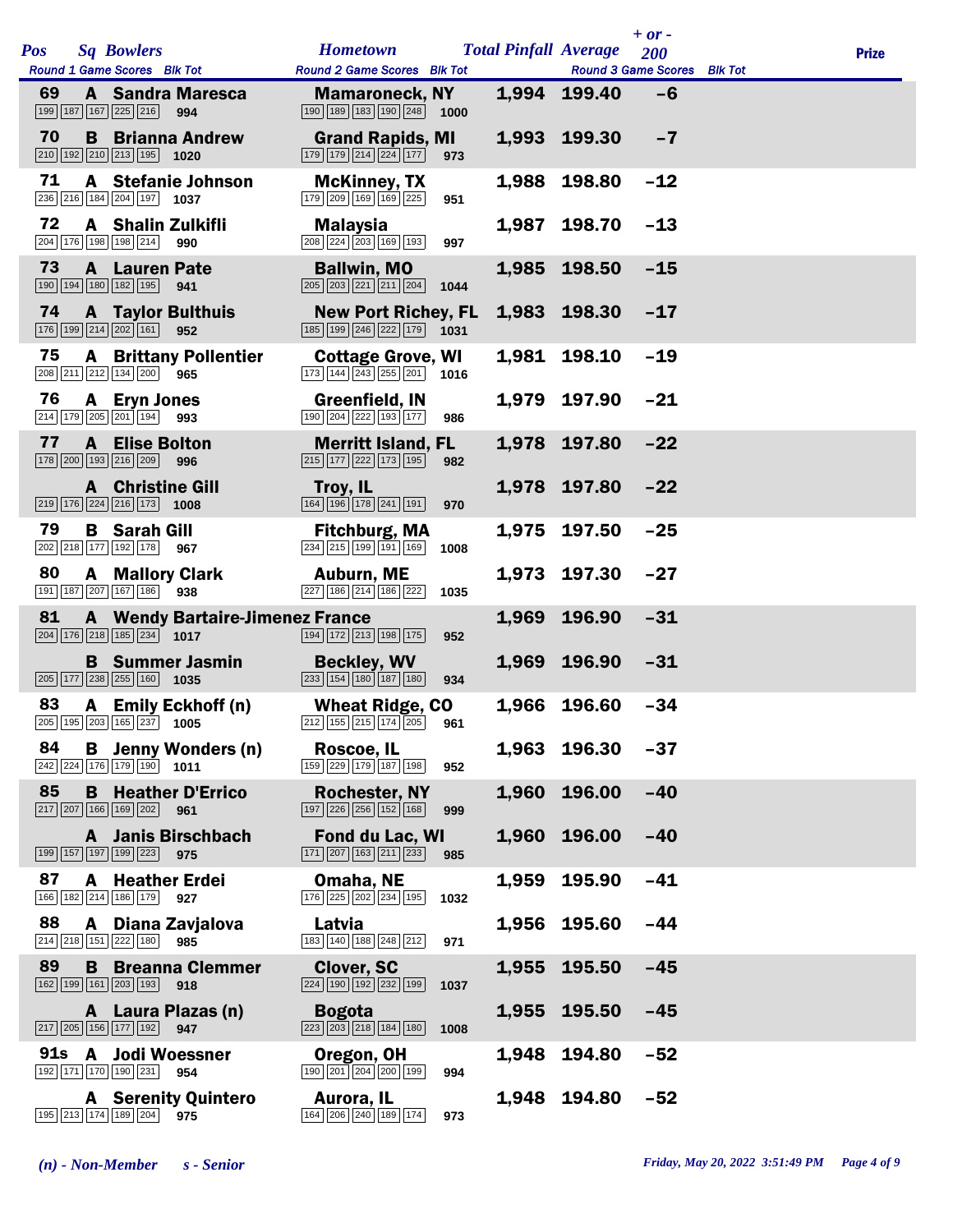|     |              |                                                                                                           |                                                      |                                                                                                     |      |       |                              | $+$ or $-$ |              |
|-----|--------------|-----------------------------------------------------------------------------------------------------------|------------------------------------------------------|-----------------------------------------------------------------------------------------------------|------|-------|------------------------------|------------|--------------|
| Pos |              | <b>Sq Bowlers</b>                                                                                         |                                                      | <b>Hometown</b>                                                                                     |      |       | <b>Total Pinfall Average</b> | 200        | <b>Prize</b> |
| 93  |              | Round 1 Game Scores Blk Tot                                                                               |                                                      | Round 2 Game Scores Blk Tot                                                                         |      |       | Round 3 Game Scores Blk Tot  |            |              |
|     | B            | $\boxed{200}$ 193 234 237 186 1050                                                                        | Denisyha Waller (a)                                  | Markham, IL<br>172 164 184 178 198                                                                  | 896  |       | 1,946 194.60                 | $-54$      |              |
| 94  | B            | <b>Kerry Smith</b><br>$\boxed{194}$ $\boxed{236}$ $\boxed{187}$ $\boxed{213}$ $\boxed{180}$ <b>1010</b>   |                                                      | <b>New Holland, PA</b><br>188 186 176 188 197                                                       | 935  |       | 1,945 194.50                 | $-55$      |              |
| 95  | A            | 249 168 192 188 202                                                                                       | <b>Danielle Knittle</b><br>999                       | <b>State College, PA</b><br>195 201 190 209 149                                                     | 944  | 1,943 | 194.30                       | $-57$      |              |
| 96  |              | 167 180 200 192 213                                                                                       | <b>A</b> Heather Melvin<br>952                       | <b>Sioux Falls, SD</b><br>229 191 213 166 191                                                       | 990  |       | 1,942 194.20                 | $-58$      |              |
| 97  | B            | $\boxed{212}$ $\boxed{166}$ $\boxed{180}$ $\boxed{185}$ $\boxed{213}$                                     | Kasey Eaton (n)<br>956                               | <b>Wyoming, MI</b><br>$\boxed{179}$ $\boxed{194}$ $\boxed{191}$ $\boxed{187}$ $\boxed{234}$         | 985  |       | 1,941 194.10                 | $-59$      |              |
| 98  |              | 190 175 182 201 195                                                                                       | <b>B</b> Melanie McDaniel<br>943                     | Joliet, IL<br>189 173 214 235 186                                                                   | 997  | 1,940 | 194.00                       | $-60$      |              |
|     |              | 187 197 227 212 192 1015                                                                                  | <b>B</b> Chelsey Klingler                            | <b>Grand Rapids, MI</b><br>164 191 235 168 167                                                      | 925  | 1.940 | 194.00                       | $-60$      |              |
| 100 |              | <b>A</b> Ana Morales<br>157 206 198 193 160                                                               | 914                                                  | Guatemala, XX<br>$\boxed{211}$ $\boxed{246}$ $\boxed{192}$ $\boxed{186}$ $\boxed{190}$ <b>1025</b>  |      | 1,939 | 193.90                       | $-61$      |              |
| 101 |              | 225 195 162 221 177                                                                                       | <b>A</b> Katie Ann Sopp<br>980                       | <b>White Bear Lake, MN</b><br>$\boxed{173}$ $\boxed{170}$ $\boxed{217}$ $\boxed{182}$ $\boxed{214}$ | 956  | 1,936 | 193.60                       | $-64$      |              |
| 102 | A            | 170 185 200 200 184                                                                                       | <b>Melissa Landers</b><br>939                        | <b>Prairie Grove, AR</b><br>$\boxed{212}$ $\boxed{205}$ $\boxed{150}$ $\boxed{247}$ $\boxed{179}$   | 993  |       | 1,932 193.20                 | $-68$      |              |
| 103 | В            | 199 234 162 160 210                                                                                       | Kristin Nieter (n)<br>965                            | Homewood, IL<br>219 201 158 197 191                                                                 | 966  | 1,931 | 193.10                       | $-69$      |              |
| 104 |              | 175 202 162 214 218                                                                                       | <b>B</b> Johanna Puentes (n)<br>971                  | Colombia<br>200 159 207 180 213                                                                     | 959  | 1,930 | 193.00                       | $-70$      |              |
| 105 | B            | 212 188 165 184 207                                                                                       | Kirstin Foster (n)<br>956                            | Pella, IA<br>196 188 211 187 191                                                                    | 973  | 1,929 | 192.90                       | $-71$      |              |
| 106 | $\mathbf{A}$ | 209 167 160 175 234                                                                                       | Kristie Leong (n)<br>945                             | Daly City, CA<br>$\boxed{188}\boxed{170}\boxed{214}\boxed{192}\boxed{217}$                          | 981  | 1,926 | 192.60                       | $-74$      |              |
| 107 |              |                                                                                                           | <b>B</b> Nicole Kleutgen<br>228 180 222 198 190 1018 | <b>Stevens Point, WI</b><br>176 197 188 181 164 906                                                 |      |       | 1,924 192.40                 | $-76$      |              |
| 108 |              | $\boxed{205}$ 188 $\boxed{225}$ 182 $\boxed{213}$ 1013                                                    | A Terysa Wojnar                                      | <b>New Lenox, IL</b><br>174 180 169 192 192                                                         | 907  | 1,920 | 192.00                       | $-80$      |              |
|     | B            | <b>Itzel Salayet</b><br>$\boxed{203}$ $\boxed{222}$ $\boxed{209}$ $\boxed{193}$ $\boxed{213}$ <b>1040</b> |                                                      | San Juan, PR<br>184 176 134 194 192                                                                 | 880  | 1,920 | 192.00                       | $-80$      |              |
| 110 | B            | 219 197 187 185 181                                                                                       | <b>Kaylene Bishop</b><br>969                         | <b>Medical Lake, WA</b><br>177 187 187 193 206                                                      | 950  | 1,919 | 191.90                       | $-81$      |              |
| 111 | A            | 215 164 192 164 186                                                                                       | <b>Kara Mangiola</b><br>921                          | <b>Spencerport, NY</b><br>$\boxed{174}$ $\boxed{157}$ $\boxed{212}$ $\boxed{221}$ $\boxed{233}$     | 997  | 1,918 | 191.80                       | $-82$      |              |
| 112 | A            | <b>Haley Carroll</b><br>189 160 181 190 221                                                               | 941                                                  | <b>Williamsville, NY</b><br>$211$ 192 167 212 192                                                   | 974  | 1,915 | 191.50                       | $-85$      |              |
| 113 | A            | 242 169 210 162 192                                                                                       | <b>Jasmine Snell (n)</b><br>975                      | <b>Papillion, NE</b><br>219 173 168 197 181                                                         | 938  | 1,913 | 191.30                       | $-87$      |              |
| 114 | A            | 150 189 166 172 218                                                                                       | <b>Kelsi Anderson</b><br>895                         | <b>San Antonio, TX</b><br>$\boxed{213}$ $\boxed{203}$ $\boxed{195}$ $\boxed{203}$ $\boxed{203}$     | 1017 |       | 1,912 191.20                 | $-88$      |              |
| 115 | A            | 160 182 168 204 173                                                                                       | <b>Jennifer Russo</b><br>887                         | <b>Monmouth Jc</b><br>200 233 176 257 151                                                           | 1017 | 1,904 | 190.40                       | $-96$      |              |
| 116 |              | A Felicia Wong<br>152 180 158 210 165                                                                     | 865                                                  | <b>Canada</b><br>186 210 223 239 180                                                                | 1038 | 1,903 | 190.30                       | $-97$      |              |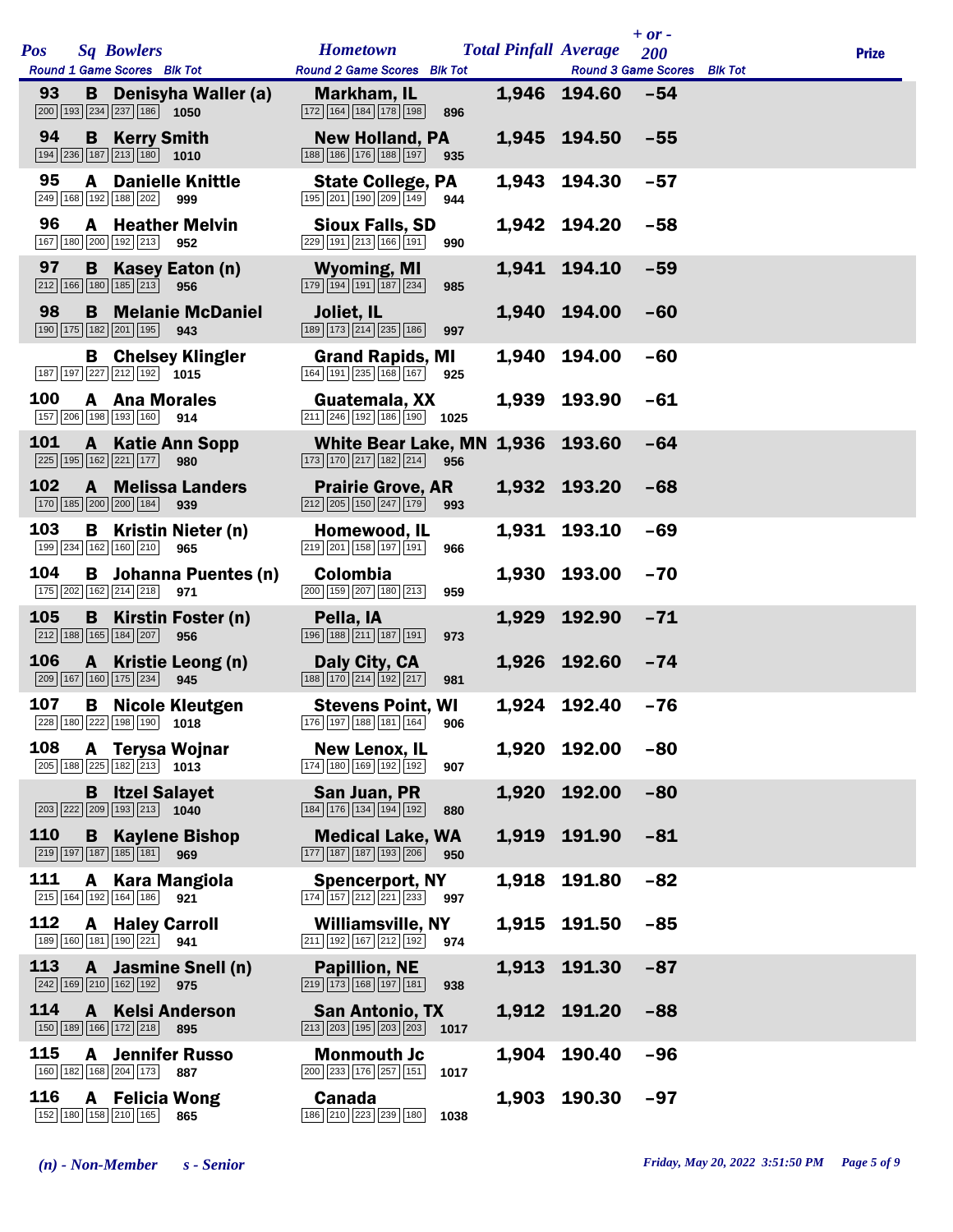|     |   |                                                                           |                                            |                                                                                        |      |       |                              | $+$ or $-$                  |              |
|-----|---|---------------------------------------------------------------------------|--------------------------------------------|----------------------------------------------------------------------------------------|------|-------|------------------------------|-----------------------------|--------------|
| Pos |   | <b>Sq Bowlers</b>                                                         |                                            | <b>Hometown</b>                                                                        |      |       | <b>Total Pinfall Average</b> | 200                         | <b>Prize</b> |
|     |   | Round 1 Game Scores Blk Tot                                               |                                            | Round 2 Game Scores Blk Tot                                                            |      |       |                              | Round 3 Game Scores Blk Tot |              |
| 117 |   | $\boxed{170}$ $\boxed{148}$ $\boxed{238}$ $\boxed{213}$ $\boxed{177}$     | <b>B</b> Bailey Gipson<br>946              | Davison, MI<br>172 214 185 166 219                                                     | 956  |       | 1,902 190.20                 | $-98$                       |              |
|     |   | <b>B</b> Alexis Neuer<br>154 206 214 159 226                              | 959                                        | <b>Milton, PA</b><br>182 138 202 232 189                                               | 943  |       | 1,902 190.20                 | $-98$                       |              |
| 119 |   | 167 214 175 175 172                                                       | A Maria Kreke (n)<br>903                   | <b>Manchester, MO</b><br>176 164 257 182 213                                           | 992  |       | 1,895 189.50 -105            |                             |              |
|     |   | 167 238 160 183 209                                                       | <b>B</b> Sarah Sanes (n)<br>957            | <b>Murfreesboro, TN</b><br>192 175 175 163 233                                         | 938  |       | 1,895 189.50 -105            |                             |              |
| 121 |   | 191   168   227   166   220                                               | <b>B</b> Pamela Perez Millan<br>972        | Carolina, PR<br>188 179 182 204 168                                                    | 921  |       | 1,893 189.30 -107            |                             |              |
| 122 |   | 172 211 179 201 187                                                       | A Samantha Knight (n)<br>950               | Kalamazoo, MI<br>213 194 189 145 198                                                   | 939  |       | 1,889 188.90 -111            |                             |              |
| 123 |   | 245 165 208 203 154 975                                                   | <b>A</b> Chelsea Raymond                   | <b>St Albans, VT</b><br>193 197 157 199 165                                            | 911  |       | 1,886 188.60 -114            |                             |              |
| 124 |   | 213 186 184 181 214                                                       | <b>B</b> Madison Janack (n)<br>978         | Wichita, KS<br>162 216 164 208 157                                                     | 907  |       | 1,885 188.50 -115            |                             |              |
| 125 |   | $\boxed{214}$ $\boxed{205}$ $\boxed{200}$ $\boxed{196}$ $\boxed{144}$     | <b>A</b> Capri Howard<br>959               | Lynwood, IL<br>$\boxed{156}$ $\boxed{162}$ $\boxed{180}$ $\boxed{236}$ $\boxed{191}$   | 925  |       | 1,884 188.40 -116            |                             |              |
| 126 |   | $242$ 157 171 201 174                                                     | A Nichole Hiraoka (n)<br>945               | Daly City, CA<br>$\boxed{201}$ $\boxed{169}$ $\boxed{223}$ $\boxed{221}$ $\boxed{123}$ | 937  |       | 1,882 188.20 -118            |                             |              |
| 127 |   | 188 163 214 190 215                                                       | A Justyne Vukovich<br>970                  | <b>New Stanton, PA</b><br>180 180 200 164 187                                          | 911  |       | 1,881 188.10 -119            |                             |              |
| 128 |   | <b>B</b> Jenica Baron<br>154 200 165 151 209 879                          |                                            | <b>Barrington, IL</b><br>190 194 206 235 174                                           | 999  |       | 1,878 187.80 -122            |                             |              |
|     |   | <b>B</b> Ana Bolanos<br>201 181 174 191 173                               | 920                                        | Guatemala, XX<br>180 204 189 180 205                                                   | 958  |       | 1,878 187.80 -122            |                             |              |
| 130 |   | 152 195 167 201 201                                                       | <b>B</b> Jennifer Hocurscak<br>916         | Orange, CT<br>169 257 177 158 194                                                      | 955  |       | 1,871 187.10 -129            |                             |              |
| 131 |   |                                                                           | <b>B</b> Ashlee Gonzales-Webb Quantico, VA | $\boxed{233}$ 183 129 168 196 909 160 210 201 187 200                                  | 958  |       | 1,867 186.70 -133            |                             |              |
| 132 |   | 259 189 173 176 235 1032                                                  | A Bailey Palmer (n)                        | Ottumwa, IA<br>$\boxed{207}$ 158 146 146 175                                           | 832  |       | 1,864 186.40 -136            |                             |              |
| 133 |   | 152 146 214 184 143                                                       | <b>B</b> Ashlyn Jamrog<br>839              | Lacey, WA<br>188 221 224 181 201                                                       | 1015 |       | 1,854 185.40 -146            |                             |              |
| 134 |   | 184 234 183 185 182                                                       | <b>A</b> Laura Barrios<br>968              | Guatemala, XX<br>170 154 183 181 195                                                   | 883  |       | 1,851 185.10 -149            |                             |              |
| 135 |   | 214 225 128 181 181                                                       | <b>B</b> Shawna Strause (n)<br>929         | Tucson, AZ<br>$\boxed{177}$ $\boxed{203}$ $\boxed{163}$ $\boxed{212}$ $\boxed{163}$    | 918  | 1,847 | 184.70 -153                  |                             |              |
| 136 |   | <b>B</b> Sue Cabello<br>161 223 215 190 176 965                           |                                            | Rockford, IL<br>153 170 174 193 191                                                    | 881  |       | 1,846 184.60 -154            |                             |              |
|     |   | $\boxed{183}$ $\boxed{191}$ $\boxed{182}$ $\boxed{211}$ $\boxed{213}$ 980 | <b>B</b> Courtney Ermisch                  | <b>Big Bend, WI</b><br>164 191 144 203 164                                             | 866  |       | 1,846 184.60 -154            |                             |              |
| 138 |   | 186 155 203 212 178                                                       | <b>B</b> Victoria Giardina<br>934          | <b>Shelby Twp, MI</b><br>189 197 159 181 180                                           | 906  | 1,840 | 184.00 -160                  |                             |              |
| 139 | A | 201 199 220 154 214                                                       | Kaleena Henning-Shannomaha, NE<br>988      | 165 191 133 181 181                                                                    | 851  | 1,839 | 183.90 -161                  |                             |              |
| 140 |   | 191 224 176 160 214                                                       | <b>B</b> Edith Quintanilla<br>965          | <b>San Salvador, XX</b><br>168 193 160 178 171                                         | 870  |       | 1,835 183.50 -165            |                             |              |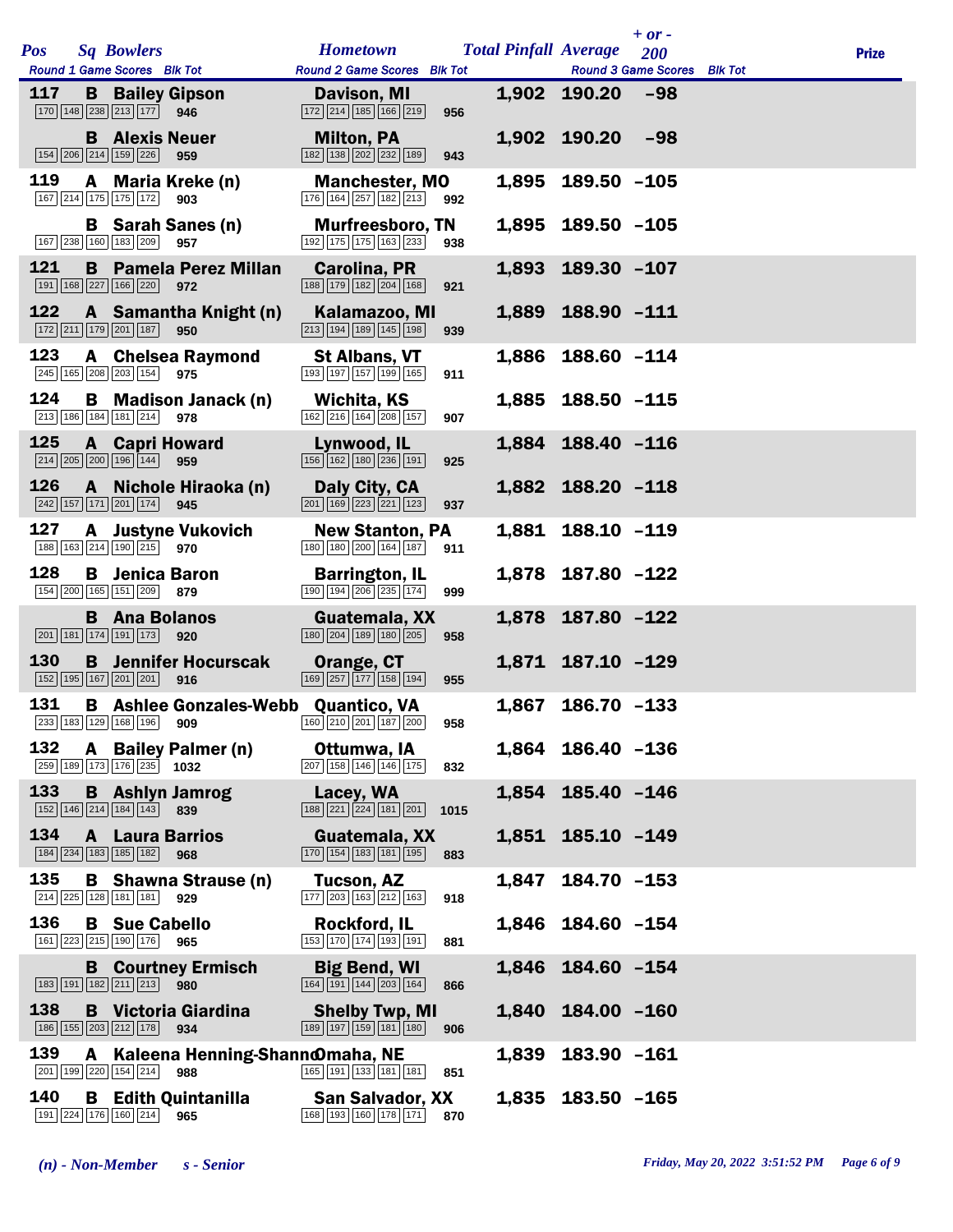|     |              |                                                                                                      |                                                                                      |     |       |                              | $+$ or $-$                         |              |
|-----|--------------|------------------------------------------------------------------------------------------------------|--------------------------------------------------------------------------------------|-----|-------|------------------------------|------------------------------------|--------------|
| Pos |              | <b>Sq Bowlers</b>                                                                                    | <b>Hometown</b>                                                                      |     |       | <b>Total Pinfall Average</b> | 200                                | <b>Prize</b> |
|     |              | Round 1 Game Scores Blk Tot                                                                          | Round 2 Game Scores Blk Tot                                                          |     |       |                              | <b>Round 3 Game Scores</b> Blk Tot |              |
| 141 | B            | <b>Karen Marcano</b><br>203 177 247 187 147<br>961                                                   | Venezuela<br>198 182 191 160 141                                                     | 872 |       | 1,833 183.30 -167            |                                    |              |
|     |              | 142ss B Barbara Batt (a)<br>178 207 203 199 175<br>962                                               | <b>Jacksonville, FL</b><br>158 173 182 183 170                                       | 866 |       | 1,828 182.80 -172            |                                    |              |
| 143 |              | <b>B</b> Juliana Botero<br>210 179 187 127 177<br>880                                                | Colombia<br>209 167 200 184 186                                                      | 946 | 1,826 | 182.60 -174                  |                                    |              |
| 144 |              | <b>B</b> Britney Brown<br>226 166 166 182 172 912                                                    | Norman, OK<br>202 182 191 146 192                                                    | 913 |       | 1,825 182.50 -175            |                                    |              |
| 145 | $\mathbf{A}$ | Lara Clevenger (n)<br>$\boxed{164}$ $\boxed{167}$ $\boxed{176}$ $\boxed{181}$ $\boxed{134}$<br>822   | Edgewater, FL<br>211 193 227 183 184                                                 | 998 |       | 1,820 182.00 -180            |                                    |              |
| 146 |              | A Sierra Kanemoto (n)<br>159 203 201 176 168<br>907                                                  | Dayton, OH<br>190 182 201 150 186                                                    | 909 |       | 1,816 181.60 -184            |                                    |              |
|     |              | <b>B</b> Amber MacLeod (n)<br>177 186 160 224 165<br>912                                             | <b>Brick, NJ</b><br>148 141 180 202 233                                              | 904 |       | 1,816 181.60 -184            |                                    |              |
| 148 | A            | Kayla Smith (n)<br>$\boxed{163}$ $\boxed{223}$ $\boxed{127}$ $\boxed{184}$ $\boxed{215}$ 912         | Salem, IL<br>177 202 179 152 191                                                     | 901 |       | 1,813 181.30 -187            |                                    |              |
| 149 |              | A Mari Gallegos (n)<br>157 164 178 209 180<br>888                                                    | Chicago, IL<br>$\boxed{153}$ $\boxed{178}$ $\boxed{169}$ $\boxed{235}$ $\boxed{182}$ | 917 |       | 1,805 180.50 -195            |                                    |              |
|     |              | <b>B</b> Jill Moore (n)<br>187 203 157 179 201<br>927                                                | Elizabethtown, PA<br>154 191 150 187 196                                             | 878 |       | 1,805 180.50 -195            |                                    |              |
| 151 | В            | <b>Jennifer Dovers (n)</b><br>189 124 184 187 189<br>873                                             | Sierra Vista, AZ<br>165 186 211 167 201                                              | 930 | 1,803 | $180.30 - 197$               |                                    |              |
| 152 |              | <b>B</b> Claudia Barrios (n)<br>149 144 182 214 173 862                                              | Guatemala<br>$\boxed{178}$ $\boxed{179}$ $\boxed{157}$ $\boxed{200}$ $\boxed{214}$   | 928 |       | 1,790 179.00 -210            |                                    |              |
| 153 |              | <b>B</b> Farrand Schneider (a)<br>177 222 175 148 209<br>931                                         | <b>Essexville, MI</b><br>199 165 169 157 166                                         | 856 |       | 1,787 178.70 -213            |                                    |              |
| 154 | B            | Jen Medon (n)<br>166 164 180 184 210<br>904                                                          | Darien, IL<br>222 140 148 192 178                                                    | 880 |       | 1,784 178.40 -216            |                                    |              |
| 155 |              | <b>B</b> Sandra Toole (n)<br>179 173 204 170 170 896                                                 | <b>Galesburg, MI</b><br>171 158 197 193 168                                          | 887 |       | 1,783 178.30 -217            |                                    |              |
| 156 |              | <b>B</b> Gabriella VanHorn<br>196 192 207 188 160<br>943                                             | Lansing, MI<br>$\boxed{147}$ $\boxed{187}$ $\boxed{150}$ $\boxed{191}$ $\boxed{162}$ | 837 |       | 1,780 178.00 -220            |                                    |              |
| 157 |              | <b>B</b> Sarah Smith<br>224 178 178 158 209<br>947                                                   | Van Meter, IA<br>138 159 148 185 197                                                 | 827 |       | 1,774 177.40 -226            |                                    |              |
| 158 |              | <b>B</b> Taishaye Naranjo<br>150 168 177 178 195 868                                                 | <b>Lake Wales, FL</b><br>156 203 222 182 140                                         | 903 |       | 1,771 177.10 -229            |                                    |              |
| 159 | A            | <b>Kayla Bandy</b><br>168 214 189 172 153<br>896                                                     | Wichita, KS<br>194 126 208 207 136                                                   | 871 | 1,767 | $176.70 - 233$               |                                    |              |
| 160 | A            | <b>Megan Ashley (n)</b><br>187 147 157 220 126<br>837                                                | Parma, OH<br>209 210 163 195 152                                                     | 929 |       | 1,766 176.60 -234            |                                    |              |
|     | A.           | <b>Melissa Kammerer</b><br>$\boxed{172}$ $\boxed{189}$ $\boxed{210}$ $\boxed{170}$ $\boxed{213}$ 954 | <b>Staten Island, NY</b><br>178 155 162 155 162                                      | 812 | 1,766 | $176.60 - 234$               |                                    |              |
| 162 | B            | <b>Hayley Dann</b><br>$\boxed{161}$ $\boxed{128}$ $\boxed{196}$ $\boxed{223}$ $\boxed{197}$<br>905   | Dayton, OH<br>193 180 155 153 172                                                    | 853 |       | 1,758 175.80 -242            |                                    |              |
| 163 | A            | <b>Olivia Wallace</b><br>193 172 139 180 202<br>886                                                  | Jackson, MI<br>204 222 142 131 170                                                   | 869 | 1,755 | $175.50 - 245$               |                                    |              |
|     |              | A Amanda Sparr (n)<br>189 190 199 194 171<br>943                                                     | Lake Villa, IL<br>151 152 168 159 182                                                | 812 |       | 1,755 175.50 -245            |                                    |              |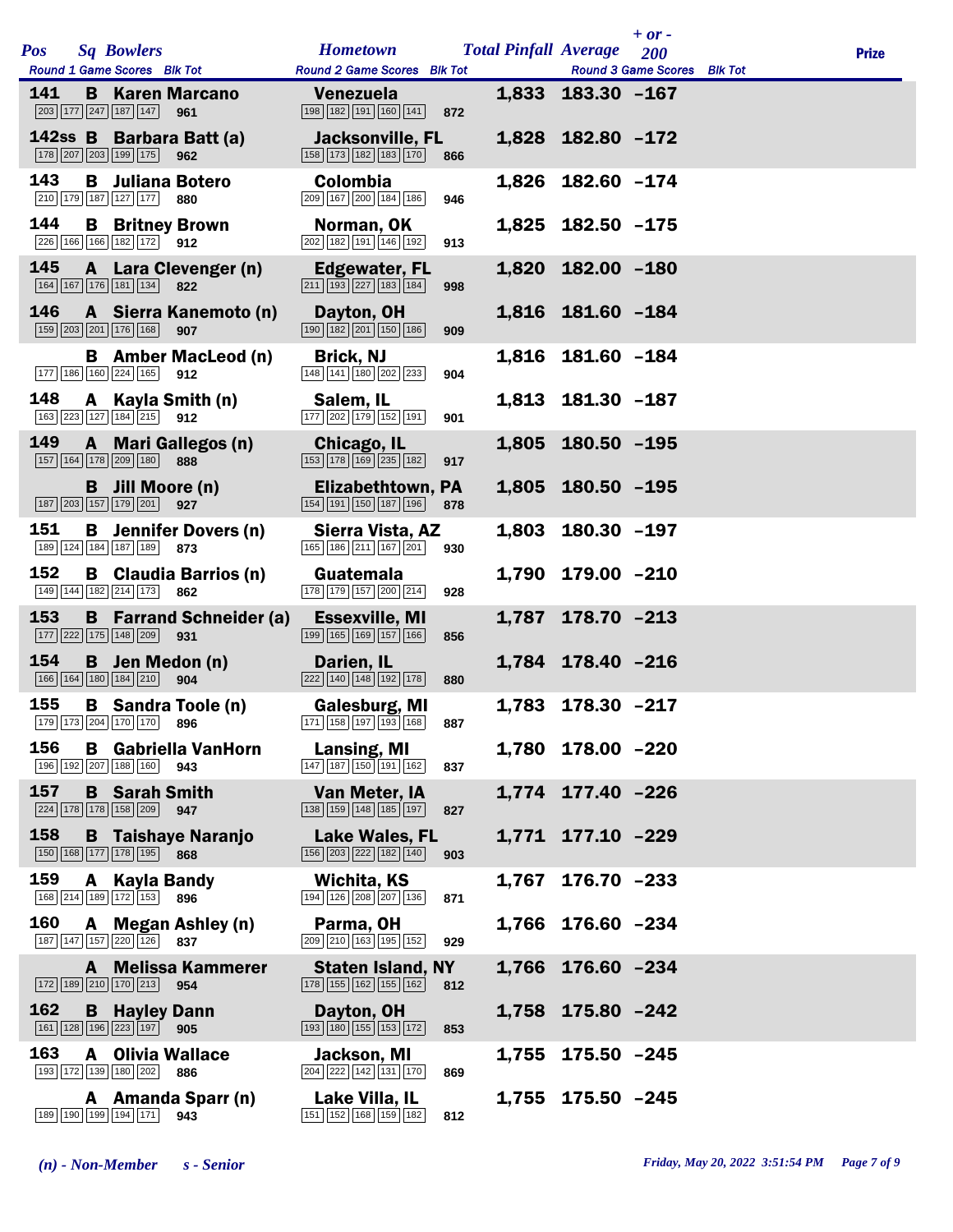| <b>Pos</b>  |   | <b>Sq Bowlers</b><br>Round 1 Game Scores Blk Tot                                                   | <b>Hometown</b><br><b>Round 2 Game Scores</b> Blk Tot                                                   | <b>Total Pinfall Average</b> |                   | $+$ or $-$<br><b>200</b><br><b>Round 3 Game Scores</b> | <b>Blk Tot</b> | <b>Prize</b> |
|-------------|---|----------------------------------------------------------------------------------------------------|---------------------------------------------------------------------------------------------------------|------------------------------|-------------------|--------------------------------------------------------|----------------|--------------|
| 165         | B | Roberta Vann (n)<br>181 165 190 159 190<br>885                                                     | Downey, CA<br>$\boxed{170}$ $\boxed{143}$ $\boxed{180}$ $\boxed{201}$ $\boxed{174}$<br>868              |                              | 1,753 175.30 -247 |                                                        |                |              |
| 166         |   | <b>A</b> Stephanie Dennis<br>194 187 174 164 196<br>915                                            | <b>Kingston, MO</b><br>194 148 169 169 156<br>836                                                       |                              | 1,751 175.10 -249 |                                                        |                |              |
| 167         |   | <b>A</b> Danielle Beeck<br>199 163 207 184 193<br>946                                              | <b>Frankfort, IL</b><br>152 158 183 137 174<br>804                                                      | 1,750                        | $175.00 - 250$    |                                                        |                |              |
| 168         |   | <b>B</b> Daniela Gonzalez<br>144 172 175 180 168<br>839                                            | Riyadh, FL<br>214 157 154 198 185<br>908                                                                |                              | 1,747 174.70 -253 |                                                        |                |              |
|             |   | A Stephanie DellaBernardaVernon Rockville, CT<br>166 201 202 166 148<br>883                        | 182 174 168 178 162<br>864                                                                              |                              | 1,747 174.70 -253 |                                                        |                |              |
| 170         |   | A Emma Grace Dockery (n)Kent, OH<br>182 173 183 160 125<br>823                                     | 158 193 181 199 189<br>920                                                                              |                              | 1,743 174.30 -257 |                                                        |                |              |
| 171         |   | A Lisa Timm<br>171 140 149 176 182<br>818                                                          | Auburn, IL<br>$\boxed{140}$ $\boxed{140}$ $\boxed{216}$ $\boxed{209}$ $\boxed{208}$<br>913              |                              | 1,731 173.10 -269 |                                                        |                |              |
|             |   | A Samantha Struzynski<br>179 163 189 173 145<br>849                                                | <b>Ogdensburg, WI</b><br>$\boxed{168}$ $\boxed{156}$ $\boxed{194}$ $\boxed{191}$ $\boxed{173}$<br>882   |                              | 1,731 173.10 -269 |                                                        |                |              |
| 173         | A | <b>Kendall Leahy</b><br>198 124 212 168 160<br>862                                                 | <b>Carol Stream, IL</b><br>$\boxed{188}$ $\boxed{175}$ $\boxed{169}$ $\boxed{158}$ $\boxed{177}$<br>867 |                              | 1,729 172.90 -271 |                                                        |                |              |
| 174         | B | <b>Laura Stone</b><br>186 167 159 167 156<br>835                                                   | <b>Bloomington, IL</b><br>194 185 158 180 168<br>885                                                    |                              | 1,720 172.00 -280 |                                                        |                |              |
| <b>175s</b> |   | <b>B</b> Tina LaCroix<br>184 153 191 201 164<br>893                                                | Southampton, MA<br>189 171 154 149 161<br>824                                                           | 1,717                        | 171.70 -283       |                                                        |                |              |
| 176         |   | A Julie Oczepek<br>158 173 196 200 190<br>917                                                      | Vassar, MI<br>181 142 158 134 174<br>789                                                                |                              | 1,706 170.60 -294 |                                                        |                |              |
| 177         |   | <b>A</b> Samantha Kriner<br>170 174 142 190 183<br>859                                             | Houston, TX<br>$\boxed{191}$ $\boxed{147}$ $\boxed{173}$ $\boxed{189}$ $\boxed{146}$<br>846             |                              | 1,705 170.50 -295 |                                                        |                |              |
| 178         | B | Danielle Young (n)<br>$\boxed{164}$ $\boxed{144}$ $\boxed{153}$ $\boxed{141}$ $\boxed{165}$<br>767 | <b>Loves Park, IL</b><br>$\boxed{200}$ $\boxed{230}$ $\boxed{181}$ $\boxed{179}$ $\boxed{139}$<br>929   |                              | 1,696 169.60 -304 |                                                        |                |              |
| 179         |   | <b>B</b> Mei Yuan Miller (n)<br>178 182 181 120 186 847                                            | <b>Millington, TN</b><br>$\boxed{170}$ $\boxed{187}$ $\boxed{180}$ $\boxed{136}$ $\boxed{174}$<br>847   |                              | 1,694 169.40 -306 |                                                        |                |              |
| 180         |   | <b>B</b> Alexis Carter<br>162 139 149 130 156<br>736                                               | Valparaiso, IN<br>$\boxed{224}\boxed{246}\boxed{143}\boxed{174}\boxed{166}$<br>953                      |                              | 1,689 168.90 -311 |                                                        |                |              |
| 181         | B | Rebecca Azurmendi (n) Winnemucca, NV<br>156 183 173 173 182<br>867                                 | 179 154 175 160 151<br>819                                                                              |                              | 1,686 168.60 -314 |                                                        |                |              |
|             |   | ss A Graciela Dube<br>$\boxed{157}$ $\boxed{189}$ $\boxed{225}$ $\boxed{171}$ $\boxed{184}$<br>926 | <b>Miami, FL</b><br>$\boxed{126}$ $\boxed{186}$ $\boxed{117}$ $\boxed{170}$ $\boxed{161}$<br>760        | 1,686                        | $168.60 - 314$    |                                                        |                |              |
| 183         | A | <b>Jennifer DeGroodt</b><br>164 176 201 156 177 874                                                | North Little Rock, AR 1,684 168.40 -316<br>165 182 148 168 147<br>810                                   |                              |                   |                                                        |                |              |
| 184         |   | <b>B</b> Nathalie Leon<br>146 164 181 201 163<br>855                                               | Guatemala<br>153 170 199 155 146<br>823                                                                 |                              | 1,678 167.80 -322 |                                                        |                |              |
|             |   | <b>B</b> Jackie Kosier (n)<br>225 162 200 143 157<br>887                                           | Sylvania, OH<br>154 162 177 169 129<br>791                                                              | 1,678                        | 167.80 -322       |                                                        |                |              |
| 186         |   | <b>A</b> Sue Walter<br>$161$ 187 175 170 153<br>846                                                | <b>Ringle, WI</b><br>$\boxed{167}$ $\boxed{149}$ $\boxed{202}$ $\boxed{123}$ $\boxed{168}$<br>809       | 1,655                        | $165.50 - 345$    |                                                        |                |              |
|             |   | <b>B</b> Alexandra Ross (n)<br>148 183 174 148 224<br>877                                          | Greenwood, IN<br>139 154 137 160 188<br>778                                                             | 1,655                        | $165.50 - 345$    |                                                        |                |              |
| 188         | В | <b>Christina Hartl</b><br>190 176 142 161 150<br>819                                               | Ephrata, PA<br>160 148 150 172 204<br>834                                                               | 1,653                        | $165.30 - 347$    |                                                        |                |              |